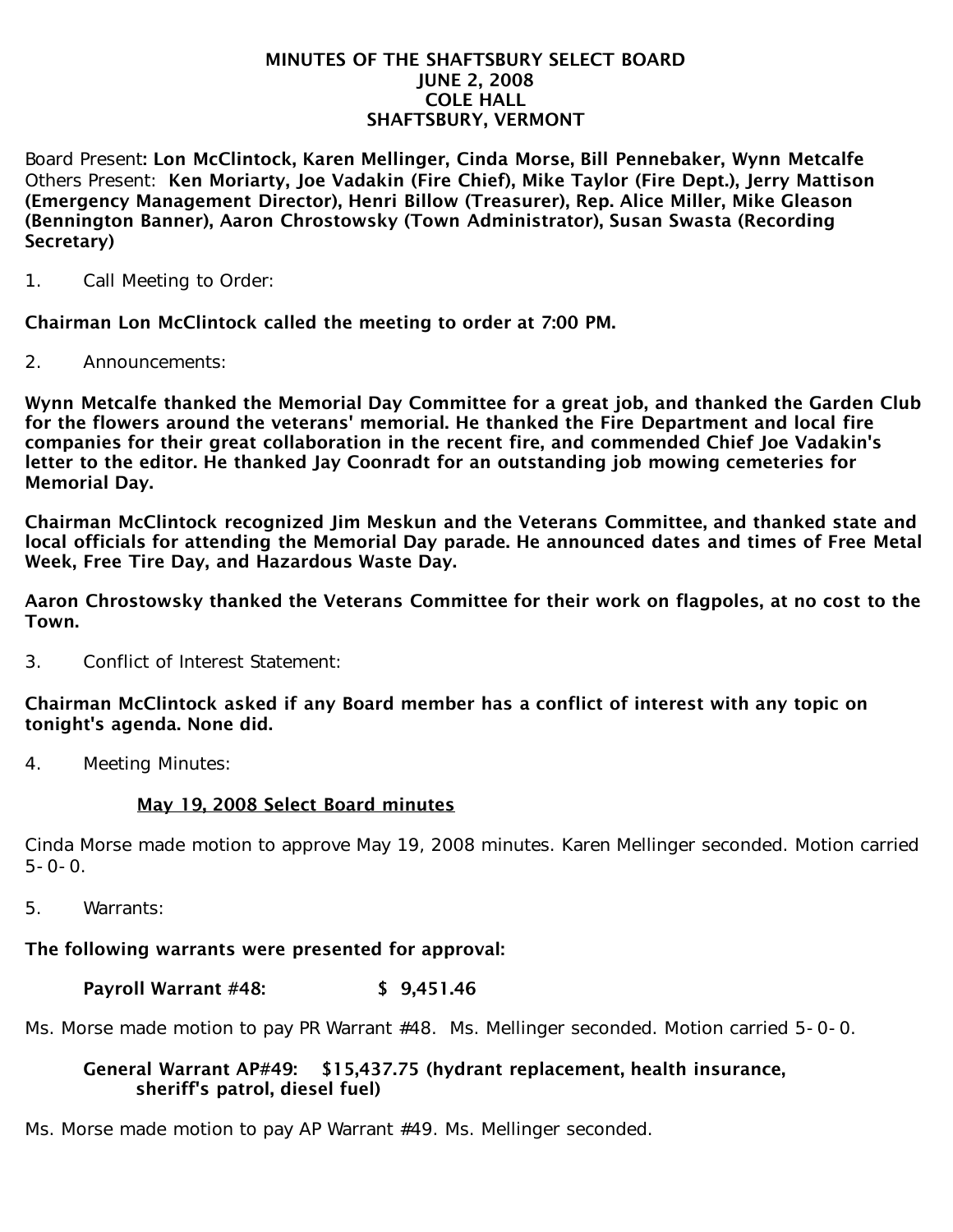Ms. Morse asked if they are able to pay this warrant with cash on hand. Mr. Chrostowsky replied that they are not. It will be paid from the \$25,000 line of credit taken out by Treasurer Henri Billow last week.

Motion to pay AP Warrant #49 carried 5-0-0.

6. Public Comments:

# There were no public comments.

7. Sheriff Department Update:

Chairman McClintock stated that this will be postponed until next week because Capt. Chad Schmidt was unable to attend tonight.

8. Budget Update:

Treasurer Henri Billow reported that a \$25,000 line of credit has been taken out to meet expenses until the end of June. There is currently \$28,000 in the checking account, from which AP Warrant #49 must be paid. She expects about \$22,000 in delinquent taxes before the end of June. Ms. Billow estimated that the four weeks of payroll for June will total about \$30,000. Mr. Chrostowsky stated that he anticipates about \$6800 from other revenue sources. Expenses other than payroll will be the fire department thermal imaging camera and the sheriff patrol contract. Ms. Morse asked Mr. Chrostowsky to put together a summary of anticipated revenue and expenses and email this to Select Board members each week.

Ms. Billow noted that the state will send the education tax rebate to schools instead of to towns this year. This means that Shaftsbury will lose the \$5000 in interest it made on this money in the past, and will have to take out a tax anticipation note for the amount. Rep. Alice Miller explained that it is far less expensive for the state to do it this way, so it saves taxpayer money, The legislature also felt that it is not right for towns to make money on the education tax rebate. Ms. Mellinger stated that it would have been nice for towns to have been made aware of this change before budget season. Ms. Miller asked Ms. Billow to email her about this.

There was discussion of how large the budget deficit will be. Mr. Chrostowsky stated that the best case scenario would be \$5000, but it may be more.

9. Fire Department Update:

Fire Chief Joe Vadakin and Fireman Mike Taylor came to the table. Chief Vadakin explained his views on the fire department reserve fund. He said the fund was set up to buy fire trucks and apparatus, and when voters approve the ballot article it is with the understanding that the money will be used for this purpose. He does not see the money from the sale of the used truck to White Creek as separate from this because sales money has always gone into the reserve fund. Chief Vadakin said that if the fund is used for another purpose he is afraid this will become a habit, and endanger the careful planning for replacement of trucks on a fifteen year cycle. There was discussion of the figures and schedule for truck replacement, and of the useful life of fire trucks.

Chairman McClintock noted that the fire equipment reserve fund is a misnomer, because it is really a sinking fund approved by voters to be set aside for trucks, and must be used for that. He said that he believes they do have some discretion over the funds from equipment that is sold, and may decide that the best use is to meet the present budget problem. There was discussion of whether it is appropriate to use the fire department truck sale funds for the budget deficit, given that the department was careful with its budget in order to make sure there was money for a thermal imaging camera. Chief Vadakin stated that it is not the amount, but the principle.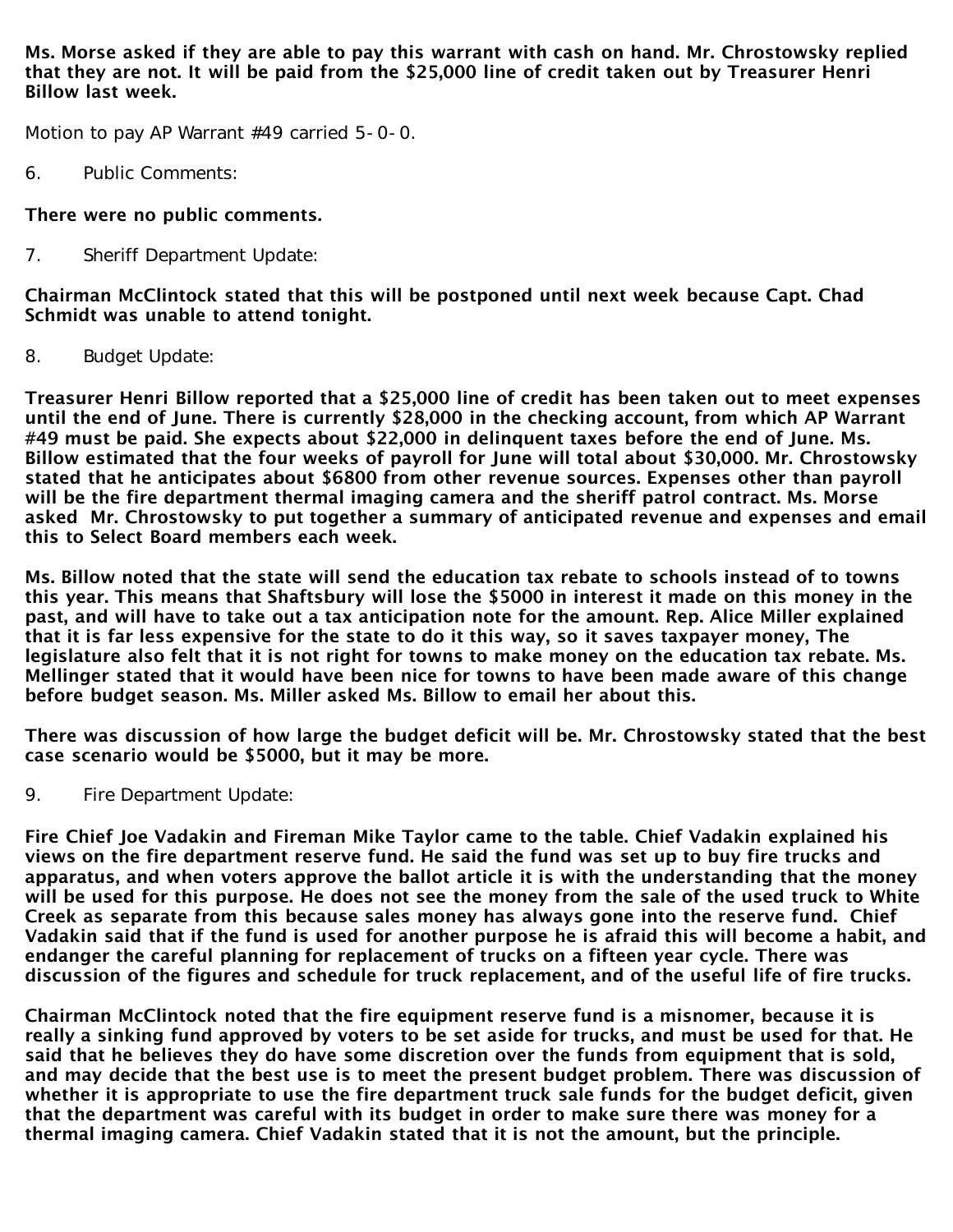Chairman McClintock stated that the motion made at the last meeting requires fire department approval to transfer the funds, so cannot be passed. In order to transfer funds using the money from the sale of the used fire truck it will be necessary to have a new motion. Chief Vadakin stated that he will respect whatever decision is made because the Board has to think about the whole town, but that it is his job to represent the fire department.

Ms. Mellinger made motion to reimburse the General Fund for the \$10,000 purchase of a thermal imaging camera, using the White Creek fire truck sale proceeds in the fire department sinking fund.

There was no second to the motion, so it was not acted upon. There was further discussion of how to handle the budget deficit. Ms. Morse suggested looking at higher health insurance deductibles that could lower premium costs. She recommended looking at highway department overtime. Chairman McClintock said that Road Foreman Ron Daniels is preparing a proposal for change in snow plowing crews. He noted that rising costs means that people will have to accept less services or more taxes.

10. Emergency Management Update:

Emergency Management Coordinator Jerry Mattison reported that he had updated response plans and shelter agreements. He is looking into holding an emergency response exercise for Shaftsbury that would involve the fire department, road crew, and Select Board. Mr. Mattison praised the fire department's response to the recent fire. He said that Chief Vadakin had contacted state emergency management on hazmat issues during the fire. Mr. Mattison reported that he had assisted Mr. Chrostowsky and the fire department in a grant for new radios, and that they had received \$8000. He also assisted in a dry hydrant grant. The Board thanked him for his services.

11. Overdue Dog Licenses:

Mr. Chrostowsky stated that the list of overdue dog licenses is ready. The next step is for the constables to make phone calls to delinquent owners, who have two weeks to respond before being issued fines by the animal control officer. He said that it typically costs about \$50 for the calls.

Ms. Mellinger made motion to authorize the constables to make phone calls on delinquent dog licenses. Ms. Morse seconded. Motion carried 5-0-0.

12. Roadside Mowing Bid Opening:

Mr. Chrostowsky opened the only bid for roadside mowing, from David Hosley. The bid amounts are \$13,400 plus \$600 fuel surcharge for mowing in two sweeps, and \$8400 plus \$400 fuel surcharge for mowing in one sweep. Ms. Morse confirmed that the \$8800 bid would cover one mowing of everything, at a depth of one mower-width.

Ms. Mellinger made motion to accept the \$8800 bid from David Hosley for one sweep of roadside mowing. Ms. Morse seconded.

### Mr. Pennebaker confirmed that the Town road crew would do any special mowing on an as-needed basis.

Motion to accept the mowing bid carried 5-0-0.

13. Town Administrator's Update:

Mr. Chrostowsky reported on sidewalk project progress. The categorical exclusion has been approved. Once right-of-way permits have been received they can get the necessary easements. Ms. Mellinger stated that they have already talked to homeowners, who are on board with